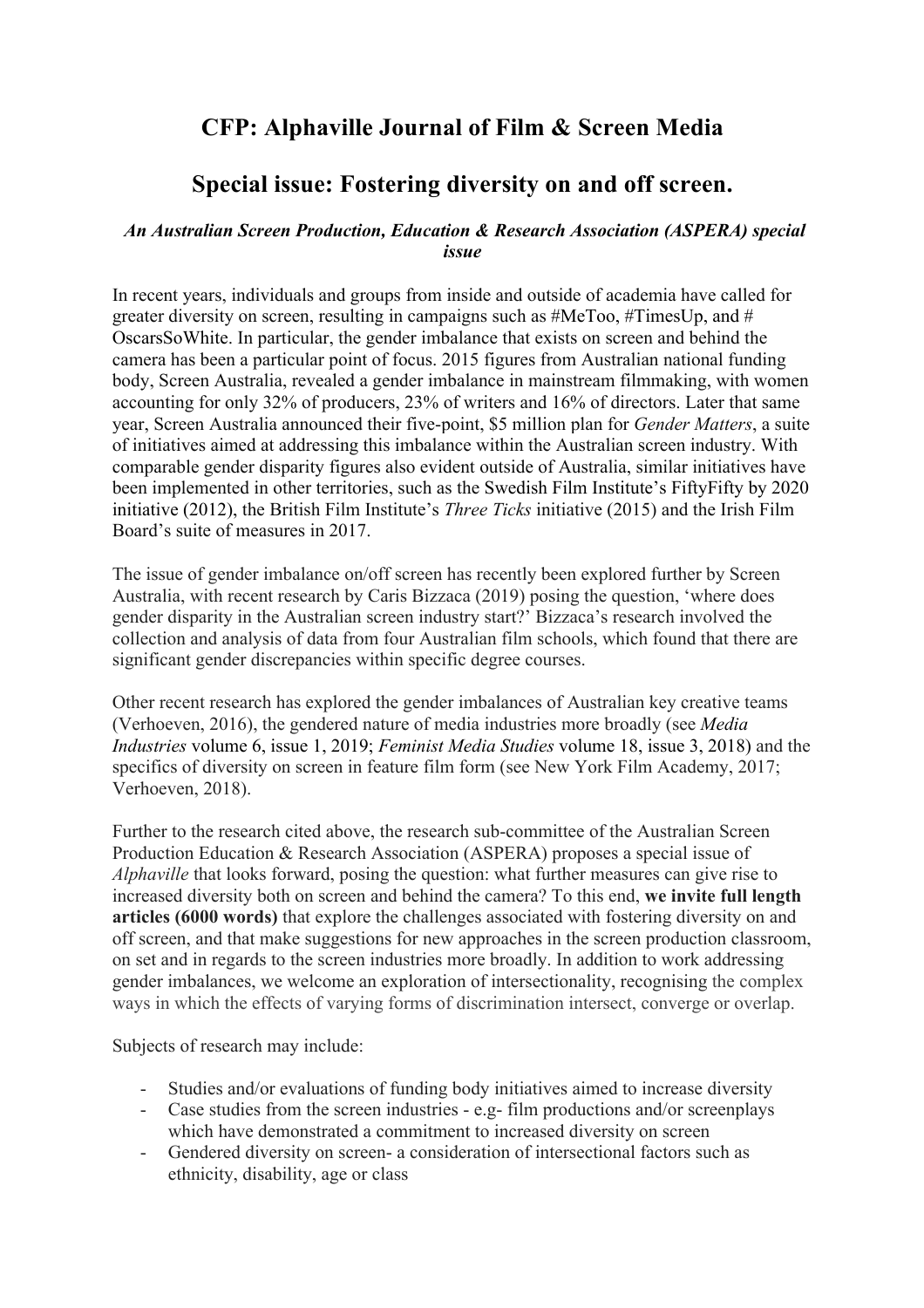- Case studies from educational settings how to improve diversity on/off screen in student work
- Empirical studies of educational practices regarding screen diversity
- Practice-based approaches to pedagogies of diversity in/out of the classroom

We also invite short articles that explore teaching methods for a dossier on classroom practices designed to foster diversity (2000 words).

It is hoped that the special issue will present research that suggests a way forward for practitioners, educators and members of the broader screen industries from all over the globe.

Please note that both the full-length articles and the shorter articles on teaching methods will be peer-reviewed.

## **In the first instance, please send a 200-word abstract and a 100-word biography to**

## **rsc@aspera.org.au by Monday 14 September 2020.**

**These abstracts will be reviewed by the editors, and responses will be issued by December 2020. Drafts of full papers will be due in June 2021, with amendments to follow. Publication of the Special Issue will occur in late 2022.** 

#### **Special Issue Editors**

#### *Dr Kath Dooley, Senior Lecturer, Curtin University*

Dr Kath Dooley is a filmmaker and academic in the Discipline of Theatre, Screen and Digital Media at Curtin University, Western Australia. She completed a creative Ph.D. exploring the screenwriting approaches and production methodology of contemporary French directors, with a specific focus on portrayals of the body. Kath has written a number of short and feature-length screenplays, and has directed several award-winning short films and music videos. Her research interests include screen production methodology for traditional and immersive media, screenwriting and screen education. She is co-editor of *The Palgrave Handbook of Screen Production* (2019).

## *Margaret McHugh, PhD Researcher, University of Technology Sydney*

Margaret McHugh is currently a PhD researcher at the University of Technology Sydney (UTS). Margaret's PhD explores how gendered narratives of women in documentary film, and the underlying values they represent, might be critiqued using an intersectional feminist approach and screen production research. She is an award-winning documentary filmmaker, lecturer and has a background in film festival marketing and programming.

## *Dr Marsha Berry, Associate Professor, RMIT University*

Marsha Berry is an Associate Professor in the School of Media and Communication RMIT University where she teaches creative practice research methods. She is author of *Creating with Smartphones* (2017) Palgrave MacMillan and is co-editor of three volumes on mobile and screen media. With dozens of articles and book chapters, she has published her research